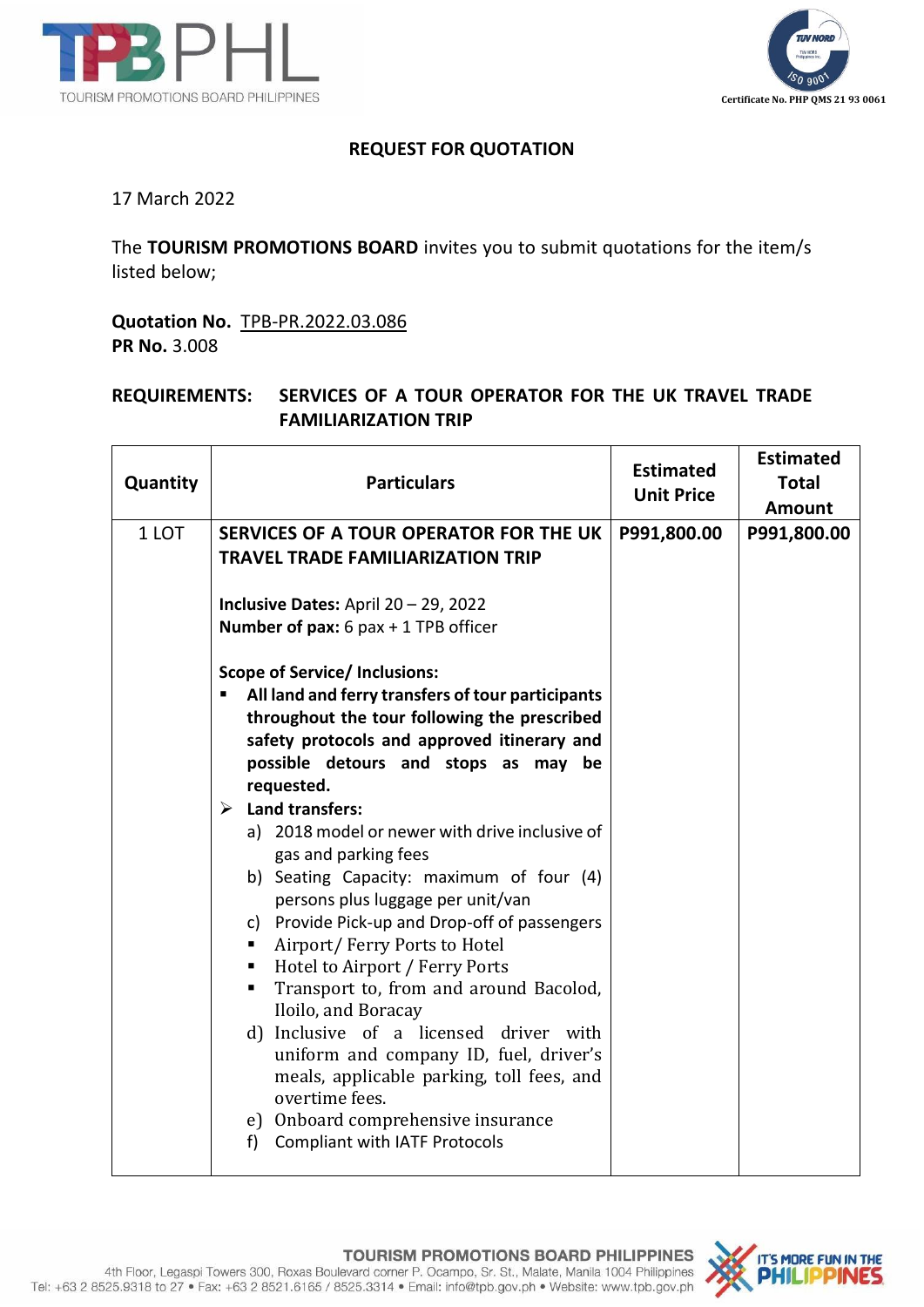|         | $\triangleright$ Ferry transfers: Inclusion of applicable fees and |  |
|---------|--------------------------------------------------------------------|--|
|         | most accessible port                                               |  |
|         |                                                                    |  |
| п       | Regular fare air<br>tickets<br>(refundable,                        |  |
|         | reroutable and rebookable) with 20 kgs                             |  |
|         | allowance inclusive of the terminal and other                      |  |
|         | applicable fees                                                    |  |
| $\circ$ | MNL to BCD PR 2131 or 5J485 for seven (7) pax                      |  |
| $\circ$ | MPH to MNL PR2038/ PR2042 or 5J 900 for                            |  |
|         | seven (7) pax                                                      |  |
|         | Room Accommodation, Deluxe category with                           |  |
|         | breakfast based on Single Occupancy                                |  |
|         | *hotels/resorts are subject to the approval of TPB                 |  |
| п       | Manila or Makati City - First Call - 2 nights                      |  |
| $\circ$ | Deluxe/5-star category with upscale facilities                     |  |
| $\circ$ | Accessible to shopping, recreation, and                            |  |
|         | attraction areas                                                   |  |
| $\circ$ | Must be located in Manila Bay Area, Makati or                      |  |
|         | <b>BGC</b>                                                         |  |
| O       | Preferred hotel/resorts include Henry Hotel                        |  |
|         | Manila, Conrad Hotel, Sofitel Manila                               |  |
| п       | Bacolod - 1 night                                                  |  |
| $\circ$ | Must be located in the downtown area                               |  |
| O       | Newly constructed or renovated in the past 5                       |  |
|         | years                                                              |  |
| $\circ$ | Accessible to shopping, recreation, and                            |  |
|         | attraction areas                                                   |  |
| $\circ$ | Preferred hotels include Park Inn by Radisson,                     |  |
|         | Seda Capitol Central and L'Fisher                                  |  |
|         | $Iloilo - 2 nights$                                                |  |
| $\circ$ | Must be located in the downtown area                               |  |
| O       | Newly constructed or renovated in the past 5                       |  |
|         | years                                                              |  |
| $\circ$ | Accessible to shopping, recreation and                             |  |
|         | attraction areas                                                   |  |
| $\circ$ | Preferred hotel include courtyard by Marriot                       |  |
| ٠       | Boracay $-$ 4 nights                                               |  |
| $\circ$ | Must be one of the deluxe resorts in Boracay,                      |  |
|         | preferably in Station 1                                            |  |
| $\circ$ | Newly constructed or renovated in the past 5                       |  |
|         | years                                                              |  |
| $\circ$ | Preferred resorts include Belmont Boracay,                         |  |
|         | Movenpick Resort, and Crimson Hotel                                |  |
| ٠       | Manila - $2nd$ call - Wash up room                                 |  |
| $\circ$ | Single occupancy                                                   |  |
| $\circ$ | Deluxe / 5-Star Hotel Category                                     |  |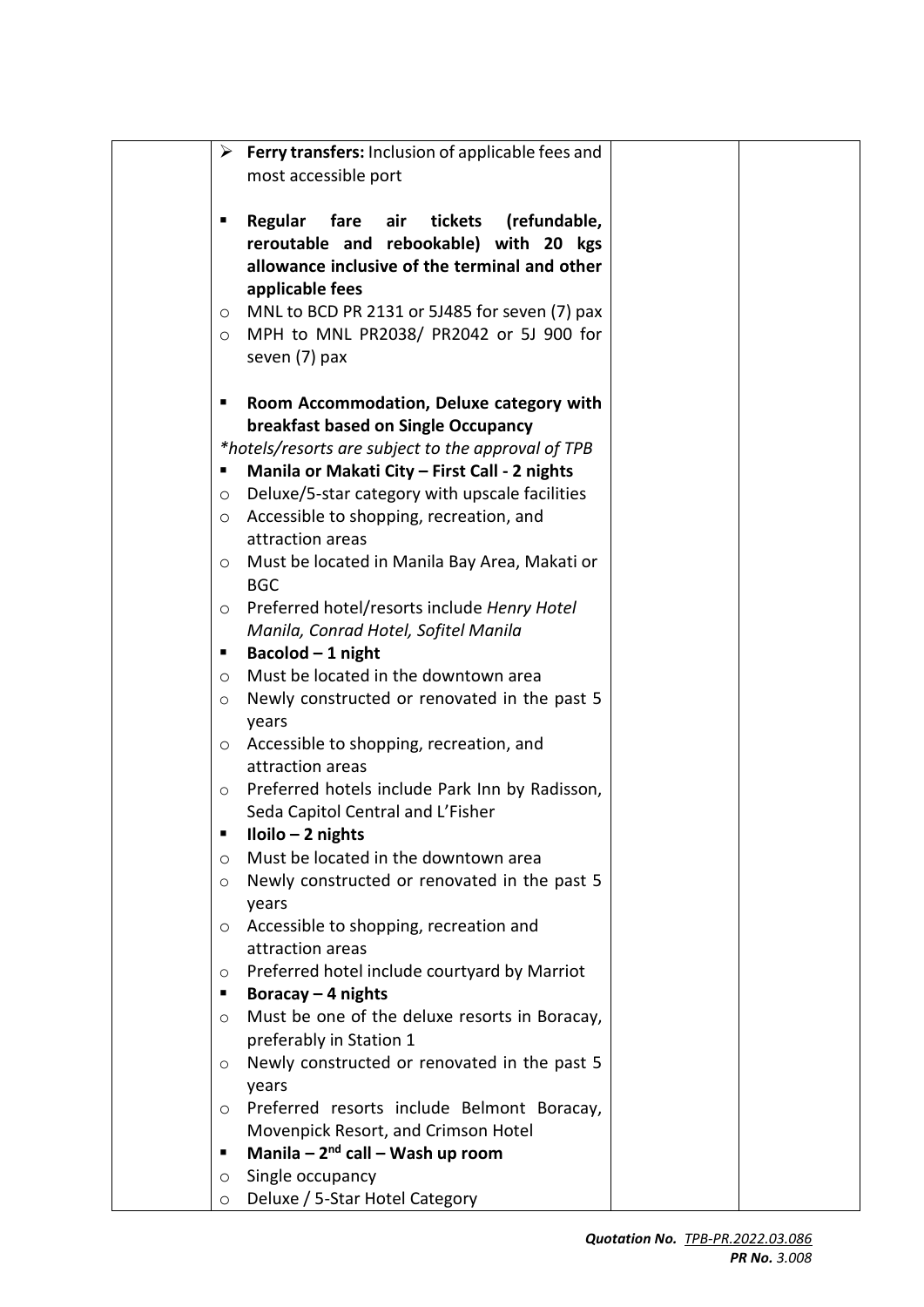| Must be located in Manila, Makati or BGC<br>$\circ$ |  |
|-----------------------------------------------------|--|
| Must be located near or highly accessible to<br>O   |  |
| the airport                                         |  |
| Preferred hotel/resorts include Marriott,<br>O      |  |
| Hilton, Conrad Hotel, Solaire, Fairmont             |  |
|                                                     |  |
| Full board meals throughout the trip<br>п           |  |
| Note: meals should come with one (1) round of       |  |
| drinks (choice of bottled water, juice, or soft     |  |
| drinks) and one can or bottle of beer               |  |
| Lunch: Ten (10) Lunches per person<br>$\circ$       |  |
| @ PhP1,000/pax                                      |  |
| Dinner: Nine (9) Dinners per person<br>$\circ$      |  |
| @ PhP1,500/pax                                      |  |
| Snacks: Nine (9) per person<br>$\circ$              |  |
| @ PhP300/pax                                        |  |
| Must be able to accommodate guests with<br>$\circ$  |  |
| dietary restrictions (i.e., halal, vegetarian,      |  |
| diabetic, food allergies, etc.)                     |  |
| <b>Bacolod</b>                                      |  |
| $\circ$<br><b>Balaring Seafood Area</b><br>$\circ$  |  |
| Seafood, Inasal and Kansi specialty<br>$\circ$      |  |
| restaurants                                         |  |
| <b>Iloilo</b><br>$\circ$                            |  |
| <b>Garin Farm</b><br>$\circ$                        |  |
| Muelle Deli and Restaurant<br>$\circ$               |  |
| o Netong's                                          |  |
| Punot: Flavors of Modern Iloilo<br>O                |  |
| Manokan<br>Seafood<br>Tatoy's<br>and<br>$\circ$     |  |
| Restaurant                                          |  |
| <b>Boracay</b><br>$\circ$                           |  |
| Los Indios Bravos<br>$\bigcirc$                     |  |
| <b>BarLo Restolounge</b><br>$\circ$                 |  |
| <b>Station X Array of Restaurants</b><br>$\circ$    |  |
| <b>Manila</b><br>$\circ$                            |  |
| Abe / Sentro<br>$\circ$                             |  |
| Purple Yam / Lechon Degustacion<br>$\circ$          |  |
| Palacio de Memoria / Las Casas Filipinas<br>$\circ$ |  |
| de Acuzar                                           |  |
| Apartment 1B<br>$\circ$                             |  |
|                                                     |  |
| Provision of licensed DOT Accredited English-       |  |
| speaking Tour Guides                                |  |
| At least three (3) years experience<br>$\circ$      |  |
| Must be fluent and conversant in English<br>O       |  |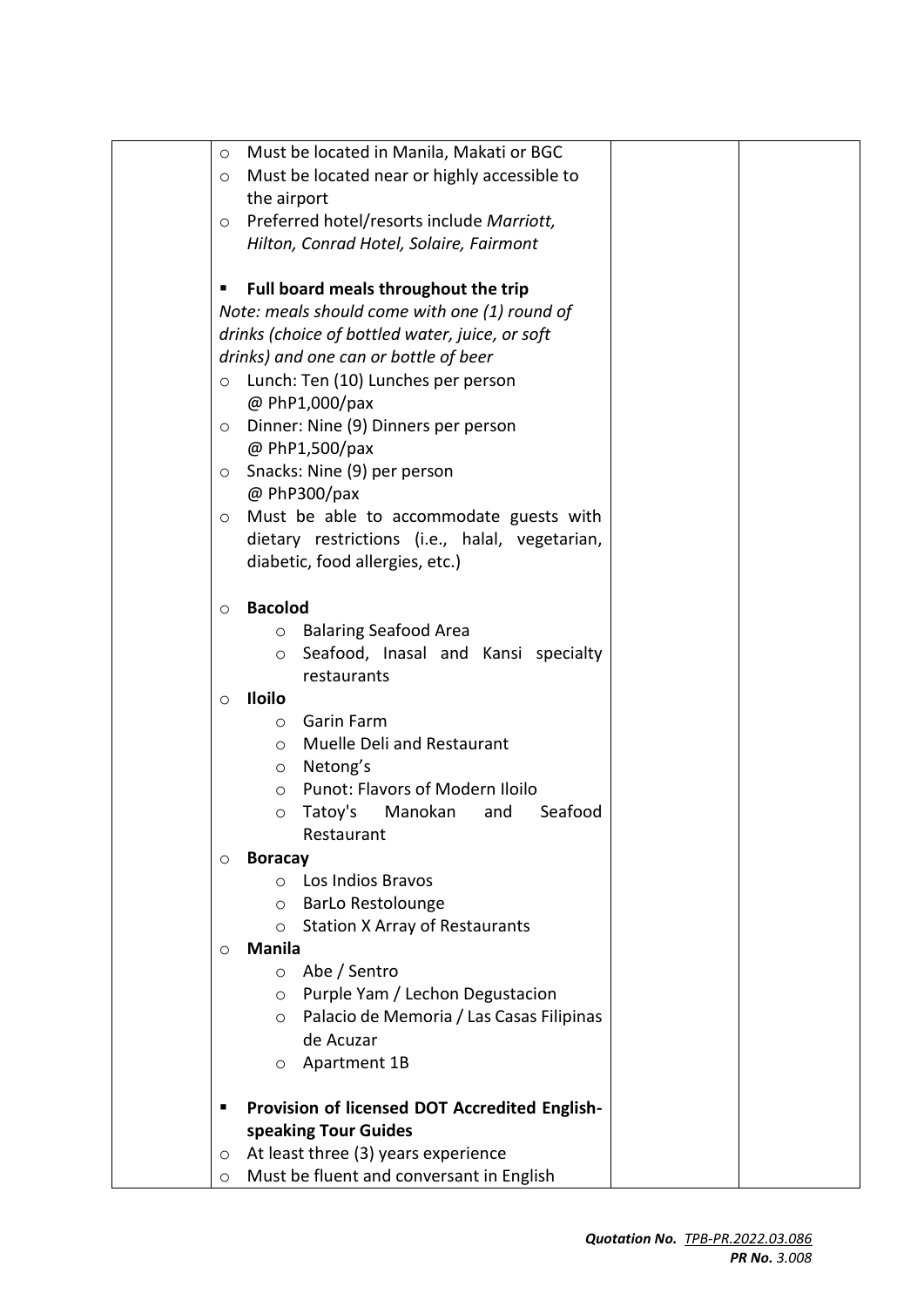| $\circ$ | Must have handled at least one foreign our       |  |
|---------|--------------------------------------------------|--|
|         | group or foreign diplomatic/dignitaries group    |  |
| $\circ$ | Should have a strong sense of Philippine         |  |
|         | history, culture, art, tradition, and current    |  |
|         | events.                                          |  |
|         |                                                  |  |
| O       | Must not be convicted or found guilty of a       |  |
|         | crime or administrative offense.                 |  |
|         | Cold towels and bottled water onboard the        |  |
|         | vehicle                                          |  |
| п       | Incentivized, interactive and<br>experiential    |  |
|         | tours and activities preferred including but not |  |
|         | limited to                                       |  |
| $\circ$ | <b>Bacolod</b>                                   |  |
|         | Silay City Tour<br>$\circ$                       |  |
|         | Bacolod City Tour with Piaya Making a<br>$\circ$ |  |
|         | demo                                             |  |
| $\circ$ | <b>Iloilo</b>                                    |  |
|         | Garin Farm Tour, Miag-ao Church,<br>O            |  |
|         | Guimbal, Tigbauan, Oton                          |  |
|         | Iloilo City Tour with cooking demo<br>$\circ$    |  |
| $\circ$ | <b>Boracay</b>                                   |  |
|         | Day 01 Island Hopping tour<br>$\circ$            |  |
|         | Day 02 Wellness activity<br>$\circ$              |  |
|         | Day 02 Sunset cruise<br>$\circ$                  |  |
|         | Day 03 Motag Living Museum<br>$\circ$            |  |
| $\circ$ | <b>Manila</b>                                    |  |
|         | Bambike tour in BGC<br>$\circ$                   |  |
|         | Half Day tour in Palacio de Memoria<br>O         |  |
|         | Old Manila Tour                                  |  |
|         | Manila City Tour<br>$\circ$                      |  |
|         | Provision of an itinerary booklet (with details  |  |
|         | such as activities and what to wear) and         |  |
|         | Directory of Foreign Embassies, DOT Tourism      |  |
|         | Attachés, and TPB Officials to all participants. |  |
|         | (Content and design subject to the approval of   |  |
|         | TPB)                                             |  |
| ш       | Provision of signages/banners (Design subject    |  |
|         | to the approval of TPB)                          |  |
| п       | Provision of hygiene kit to include at least a   |  |
|         | small bottle of alcohol, K95 masks throughout    |  |
|         | the trip, face shield (should it be required),   |  |
|         | wet wipes, tissue, vitamin C, sunscreen,         |  |
|         | mosquito repellant lotion                        |  |
|         |                                                  |  |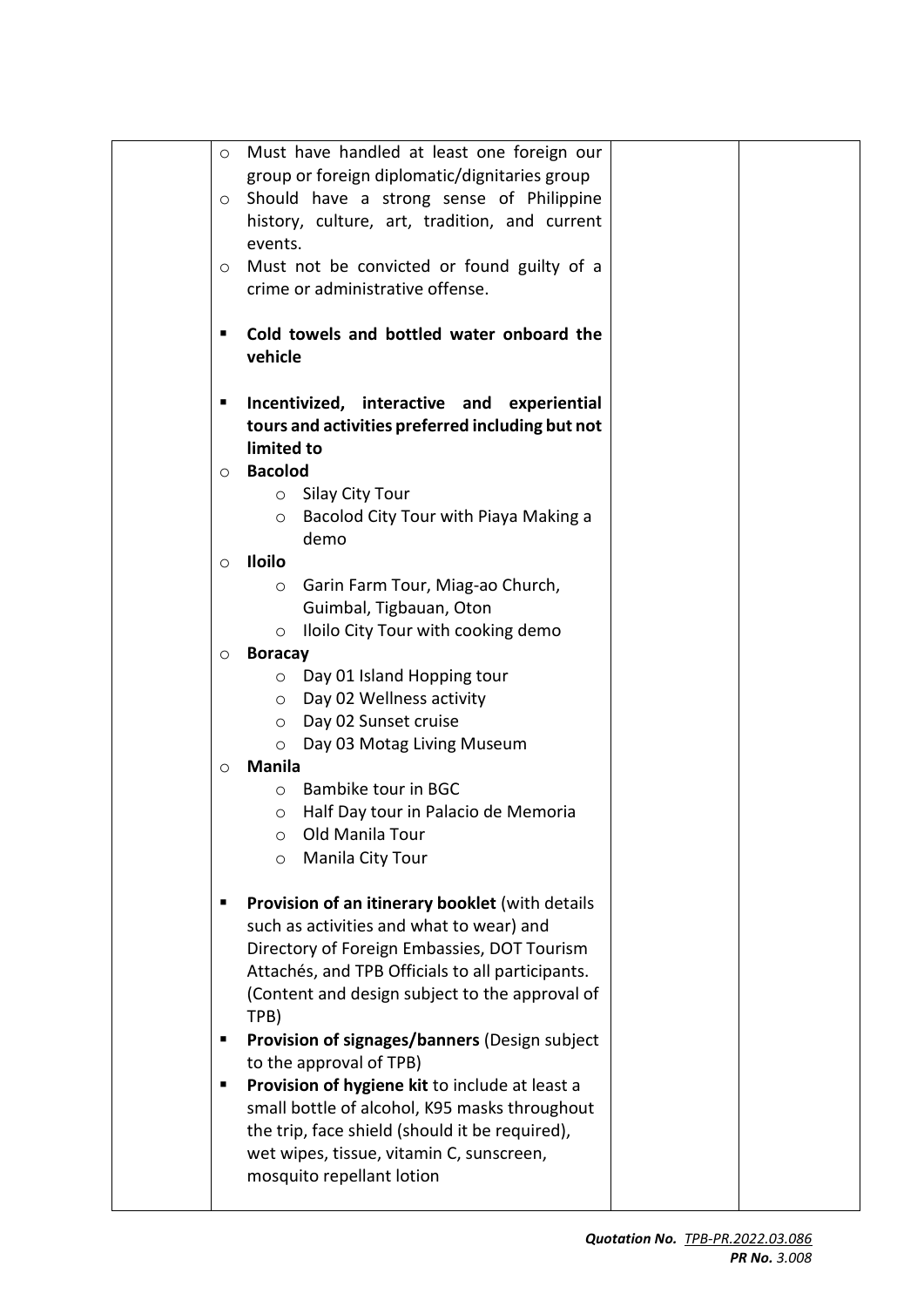|            | First Aid Kit during tours and on vehicles<br>٠                                                                           |  |
|------------|---------------------------------------------------------------------------------------------------------------------------|--|
|            | (land/water transfer) with basic medicines<br>(antacid for upset stomach, headache, an                                    |  |
|            | antihistamine for allergies, diarrhea, motion                                                                             |  |
|            | sickness, etc)                                                                                                            |  |
|            | Provision of raincoats and golf umbrellas in<br>п<br>case of rain.                                                        |  |
|            | Inclusion of all entrance, environmental, and<br>п<br>other applicable fees                                               |  |
|            | Provision of snorkeling equipment and other<br>п<br>materials needed during activities                                    |  |
|            | Incidentals and other miscellaneous expenses<br>п<br>(e.g., sampling of local delicacies, etc.)                           |  |
|            | Provision for on-site related expenses as the<br>п<br>need arises worth PhP50,000.00                                      |  |
|            | Provision of destination-based giveaways<br>ш<br>without showing tour operator's logo and for<br>TPB's approval           |  |
|            | Comprehensive travel insurance with COVID<br>п<br>coverage throughout the duration of the trip<br>(including manila part) |  |
|            | RT-PCR or Antigen Tests should this be<br>п<br>required and unless TPB may provide                                        |  |
|            | All assigned personnel of the service<br>٠                                                                                |  |
|            | provider should have a negative RT-PCR                                                                                    |  |
|            | Test taken at least 48 hours prior to tour<br>c/o bidder.                                                                 |  |
|            |                                                                                                                           |  |
|            | compliance<br>with the<br><b>Technical</b><br>п<br><u>In</u><br>Specifications, proposed itinerary, and                   |  |
|            | additional requirements needed.                                                                                           |  |
|            |                                                                                                                           |  |
| Terms      | 30 days upon receipt of invoice                                                                                           |  |
| <b>ABC</b> | Approved Budget for Contract (ABC) is<br>PhP991,800.00 inclusive of all applicable taxes                                  |  |